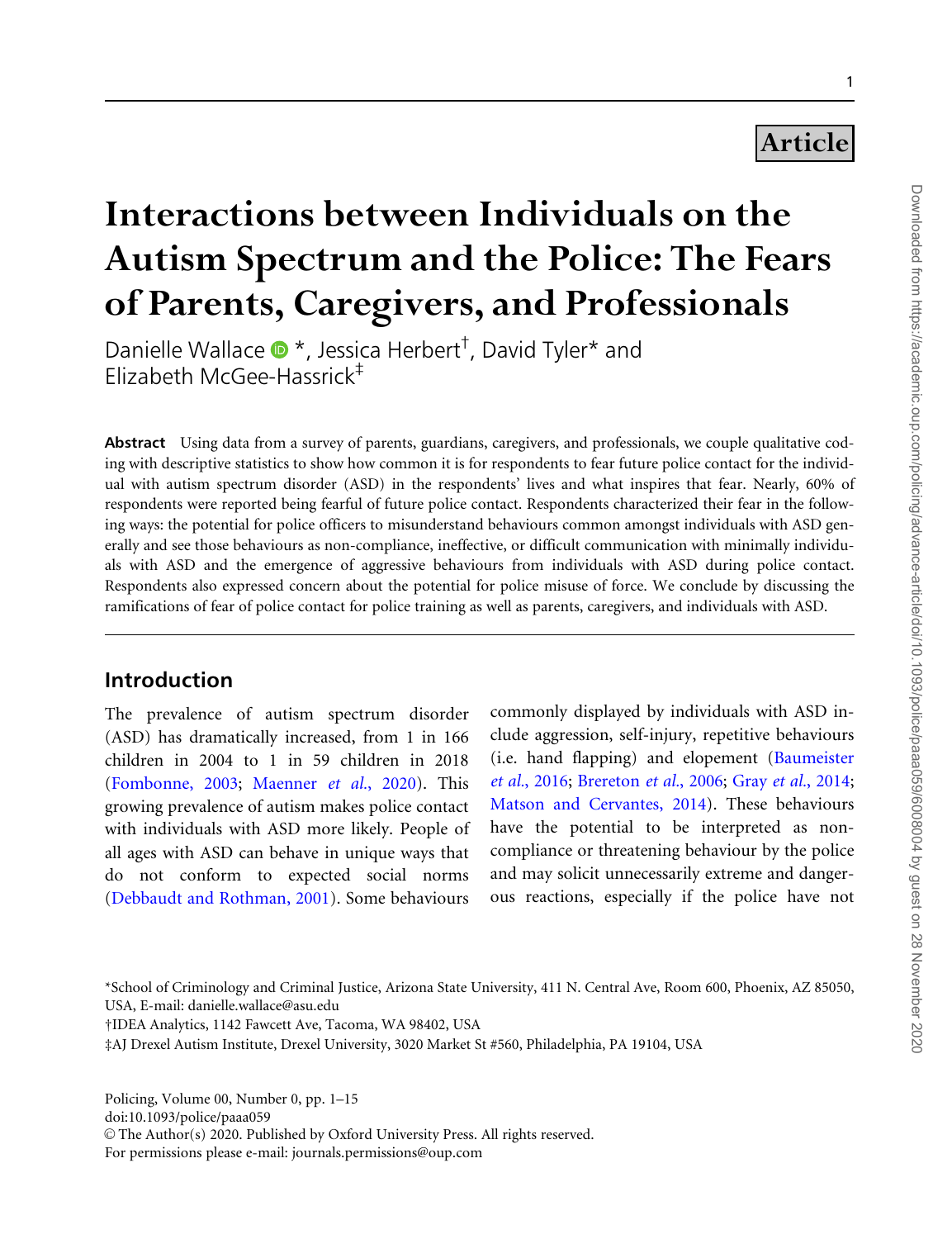received training in recognizing and interacting with individuals with ASD.

Scholars have shown that at all ages, people on the autism spectrum experience high rates of police con-tact [\(Cheely](#page-12-0) et al., 2012; [Ellem and Richards, 2018;](#page-12-0) Rava et al.[, 2017;](#page-13-0) [Salerno and Schuller, 2019;](#page-13-0) [Tint](#page-13-0) et al.[, 2018;](#page-13-0) [Woodbury-Smith and Dein, 2014](#page-14-0)). [Turcotte et al. \(2018\)](#page-13-0) estimated that 7% of autistic children encountered the police in a variety of situations ranging from calls for service, participation in legal rulings, or time in juvenile detention. Police encounters are not isolated to the home or community settings, as K-12 schools also often have police officers on-site who can be engaged when youth with ASD exhibit aggression, self-harm, or severe mental health distress. Additionally, high rates of police contact are in part due to victimization rates: individuals with disabilities are victimized at a rate that is 2.5 times higher than their non-disabled counterparts, with individuals with cognitive disabilities—like ASD—having the highest rates of violent victimization amongst disabled individuals [\(Harrell,](#page-13-0) [2008](#page-13-0)). Thus, higher rates of victimization thrust individuals with ASD into increased contact with the police and the criminal justice system.

Negative and well-publicized encounters between individuals with ASD and the police show the need for police training surrounding autism. For example, the Buckeye Police Department, a suburb of Phoenix, Arizona, is being sued for failing to train their officers about disabilities after a young man with ASD was injured during an incident involving police use of force [\(Gomez, 2018](#page-12-0)). The young man's stimming behaviour (i.e. behaviours that help the individual selfregulate sensory stimulation) was mistaken for public drug use by the officer involved. The presence of a parent, guardian, or paraprofessional during the interaction does not remove the chance of harm during an encounter, as was the case with Arnaldo Soto whose caretaker was shot during an incident with the police (National Public Radio, 2016). Certainly, there are

many interactions between the police and the individuals with ASD that go unseen and are non-eventful or positive. Yet, these types of encounters are concerning given that cohorts of youth with higher ASD prevalence are beginning to transition to their teenage years and young adulthood (Baio et al.[, 2018](#page-12-0)). As more individuals with ASD transition to self-sufficiency and independence, of particular concern is when they encounter the police alone, without social support from friends, parents, guardians, or paraprofessionals. Such police encounters have the potential to be highly stressful for both the individual with ASD and the police officer, increasing the likelihood of negative outcomes.

Despite the complexity of these encounters, the majority of police officers are not trained in interac-tions with individuals with ASD [\(Gardner](#page-12-0) et al., 2019; [Modell and Mak, 2008\)](#page-13-0). Also, a number of scholars demonstrate that police officers, including police cadets, may overestimate their abilities to identify and interact with individuals with ASD ([Chown, 2010;](#page-12-0) [Copenhaver](#page-12-0) et al., 2020). A recent qualitative study [\(Railey](#page-13-0) et al., 2020) suggests that police officers desire training that encapsulates knowledge about ASD, empathy training, best practices for encounters with individuals with ASD, and the ASD community in general. While some police departments across the nation have training on ASD, whether the training captures the types of training police officers want, such as knowledge on the 'core characteristics of ASD', training the ability to distinguish 'ASD from other disabilities (e.g. intellectual disability) and mental health disorders', and information on 'misperceptions and misinterpretations of the behaviour of individuals with ASD' (Railey et al.[, 2020,](#page-13-0) p. 110) is unknown.

Similarly, parents, guardians, and caregivers have little information about preparing themselves and their loved ones on the autism spectrum for  $contact<sup>1</sup>$  with the police. As such, parents and caregivers likely have significant concerns and fears

<sup>&</sup>lt;sup>1</sup> There are a few resources available to parents such as the Organization for Autism Research's 'A Guide to Safety' [\(https://](https://researchautism.org/resources/a-guide-to-safety) [researchautism.org/resources/a-guide-to-safety](https://researchautism.org/resources/a-guide-to-safety)) and films like 'Be Safe The Movie' ([https://besafethemovie.com/\)](https://besafethemovie.com/). These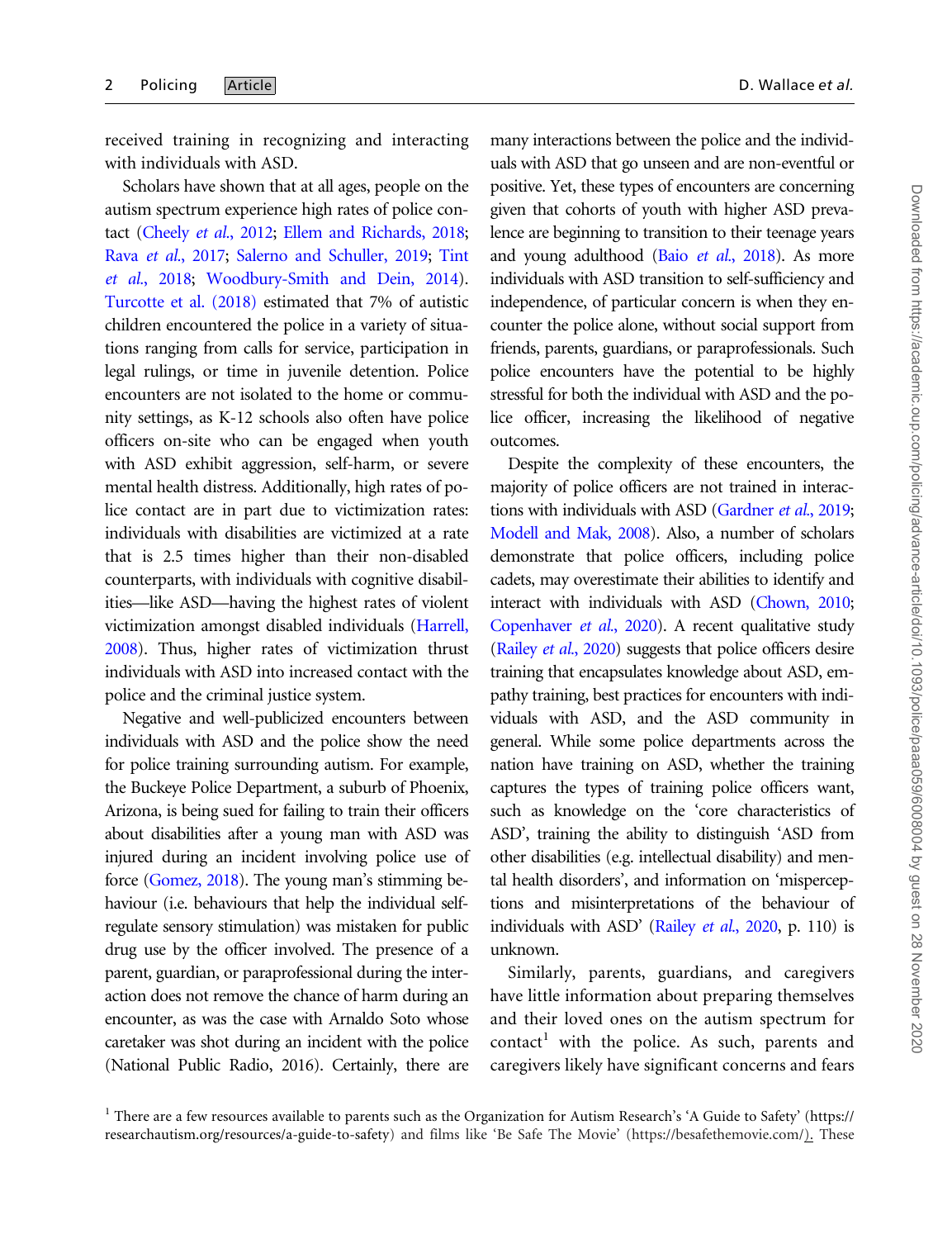over police contact, heightened by media coverage of significant, negative interactions between the police and the individuals with disabilities in general. To date, two studies have detailed the experiences of parents and caregivers when their loved one with ASD had police contact [\(Gibbs and Haas, 2020;](#page-12-0) Railey et al.[, 2020](#page-13-0)); neither study, however, details the fears that parents and caregivers may have surrounding their loved one on the spectrum having future contact with the police. Should individuals with ASD or their parents and caregivers fear police contact, they may be less likely to use the police when needed or disclose a diagnosis during contact, creating critical problems both before and during a police encounter. In this study, we give parents, guardians, caregivers, and the professionals who serve individuals with ASD the ability to voice their fears about police encounters. We employ data from an original survey, administered using convenience sampling at autism awareness walks and fairs in the state of Arizona. Recruitment efforts targeted parents, guardians, caregivers, and professionals who have connections to individuals with. Survey data report the frequency respondents reported fearing future police contact for individuals in their life on the autism spectrum and open response data allowed for qualitative analysis of which aspects of potential police contact inspire their fear.

#### Data

We employ data from the Survey of Parents and Caregivers of Individuals with ASD, a survey aimed at gaining a basic understanding of parents, caregivers, and professional's attitudes and concerns about interactions between individuals with ASD and the police as well as the characteristics of those interactions. The survey was collected in the

spring of 2017 in Arizona cities of Phoenix and Tucson. In Phoenix, the survey was administered at the Autism Resource Fair, and in Tucson, the survey was administered at the Autism Walk event. At each event, the research team had a table with a sign asking event participants to 'Take 5 Minutes to Help Us Learn about Police Interactions with Individuals with Autism'. If individuals were interested and met participant criteria (i.e. they were adults and were a parent, caregiver, or family member of an individual with ASD or a professional working with individuals with ASD), they were eligible to take the brief, 5-minute survey. The survey was one page of paper, front and back, totalled 18 questions and was anonymous. Respondents were asked to think about the primary individual (or focus on one individual) on the autism spectrum in their life (some respondents—particularly professionals—had a number of individuals on the autism spectrum in their lives) when answering questions. If individuals did not want to take the survey immediately, they were offered a business card with the survey website so that they could take the survey at their convenience. In an effort to collect additional responses from individuals not attending the event, a number of autism support groups with a Facebook presence in the Phoenix metro area were asked if they were willing to post a link to the survey on their Facebook pages. Approximately, three groups replied and allowed posting. Overall, 147 (39.5%) responses were collected from the Phoenix event, 124 (33.3%) responses were collected from the Tucson event, and 101 responses were collected online (27.2%) for a total N of 372.

# Analysis plan

Our study primarily employs the qualitative ana $lysis<sup>2</sup>$  of responses to the following open-response resources are currently gaining traction across the USA, though are not nationally known among parents. Additionally, they have not yet been evaluated for effectiveness in reducing stress and negative outcomes during police contact.

 $2$  We conducted limited quantitative analyses to test whether there are relationships between the reasons behind fear of police contact across the characteristics of the individual with ASD that the respondent referred to in the survey. We conducted a series of Chi-squares to determine if there are relationships between the age, race/ethnicity, and gender of the individual with ASD and the reasons behind fear of police contact. Age of the individual with ASD is a categorical variable with the following six categories: preschool aged and under (under 5 years old), elementary school aged (5–12 years old),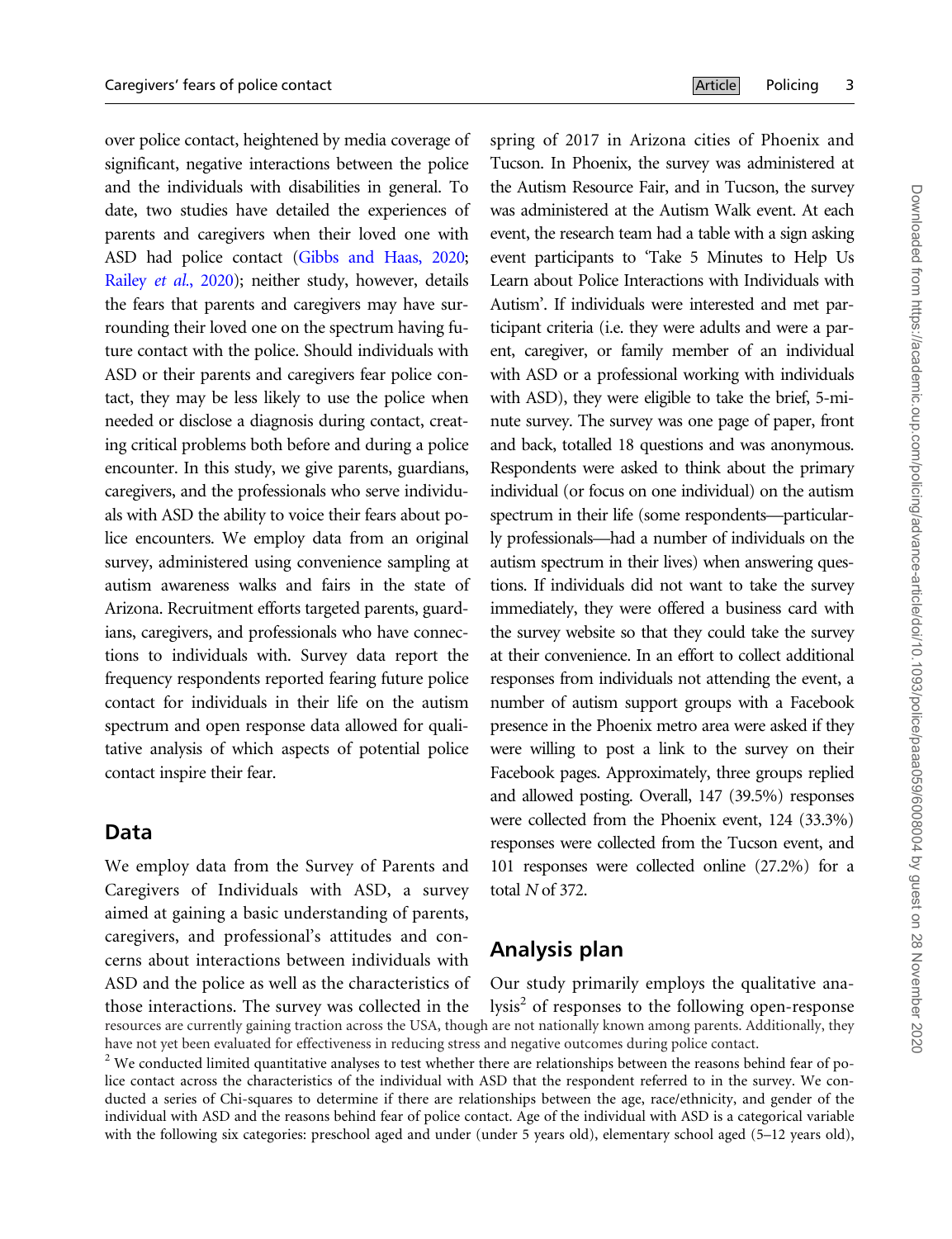question prompt: 'Do you fear the individual on the autism spectrum in your life coming into contact with the police?' which was followed with an open response query, 'If yes, why?' Of the 372 respondents, 335 answered the fear of the police question (about 10.8%), with 225 respondents (60.3%) mentioned being fearful of police contact. Approximately, 203 respondents responded to the open-ended portion of the question (22 respondents did not).

To code the open responses to the fear of police contact question, we engaged in grounded theory ([Saldana, 2015\)](#page-13-0) to sort the participants' responses into themes present in the data. The coding began with the authors reading the responses and identifying common themes within the data. Once these themes were identified, responses were then labelled according to which themes the response contained. Descriptive statistics were used to characterize the frequency of each theme.

The first theme, 'misunderstanding', is centred on the idea that the individual with ASD, the police officer, or both could misunderstand verbal, social, and emotional cues emanating from either actor. The misunderstanding theme is signalled by the following words/phrases when applied to the officer: not understand or misinterpret the situation, do not understanding the cause (of behaviour), and mistake their behaviour (for something else like non-compliance). Misunderstanding can also come from the individual with ASD. This was signalled in responses by phrases indicating that the individual with ASD did not understand, misread, misunderstood, or misinterpreted the situation. For example, one respondent indicated concerns sounding the police misunderstanding common ASD behaviours: 'I worry that being unresponsive or [a] hand flap will led to a bad reaction by police in random interaction' (ID353).

The second theme, 'communication', surrounds issues of verbal ability, (non)responses to questions and comments, and the ability to answer questions during a police encounter. Many respondents expressed concern that the individual with ASD could not communicate in a reciprocal and/or prosocial way when under stress. Words and phrases representing the communication theme included non-verbal, verbal ability, and nonresponse/unresponsive did not answer, confess, or talking too much. The following is an example of a communication theme response: 'He may not listen to directions and may run off...' (ID41).

The third theme, 'aggression', is simple: many respondents expressed concern that the individual with ASD will respond to various aspects of the interaction with aggressive or defiant behaviours potentially leading to negative outcomes, such as police use of force. Phrases used to code this theme included: aggression/aggressive, angry, violent, and (de)escalate. The following is an example of a response in the aggression theme: '...[my] daughter becomes aggressive and will make verbal threats just to get attention. As she ages, this becomes criminal in many settings (such as school)' (ID83).

These three themes are not mutually exclusive. Overlapping themes point to the idea that respondents often have multidimensional concerns regarding of any potential and future contact with the police that the individual with ASD in their lives may have. Many respondents feared that an individual with ASD with minimal verbal skills might not respond or respond inappropriately to the police during an encounter (communication theme), that response may include aggressive behaviour (aggression theme), and as a result, the

middle school aged (13–14 years old), high school aged (15–18 years old), young adult (19–25 years old), and finally adult (26 years old and older). Race and ethnicity of the individual with ASD is also a categorical variable with the categories of White, African American, Latinx, and Other. Sex of the individual with ASD is a two category variable with the values of male and female. Additionally, we examined whether there are relationships between the race/ethnicity and sex of the respondent (not the individual with ASD) and their reasons for fearing police contact. These two variables are coded identically to the corresponding variables for the race/ethnicity and sex of the individual with ASD. We find no relationships with any of the demographic variables we examined and the three themes reported for fearing police contact.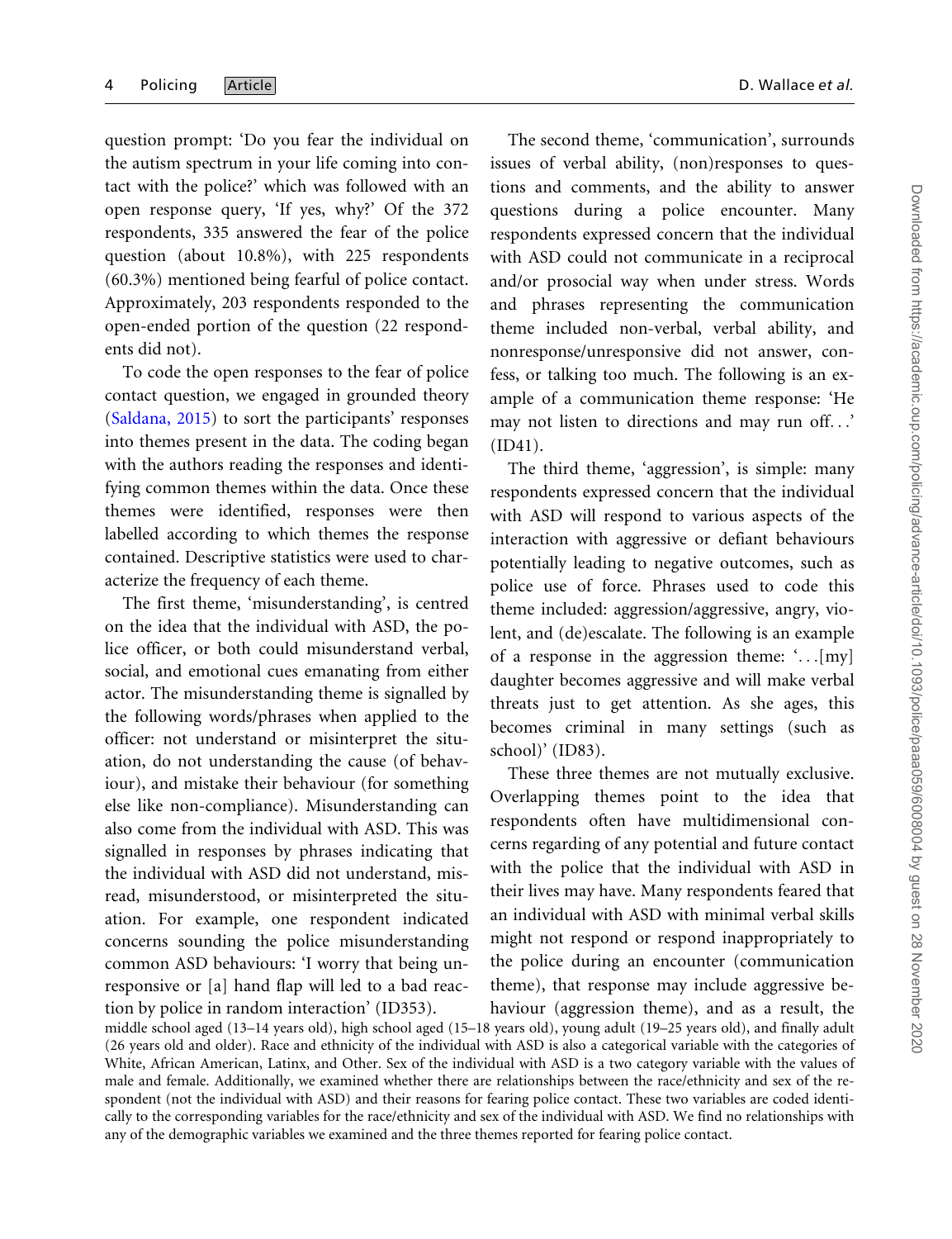|                                      | Misunderstand |               | Aggression |               | Communication |               |
|--------------------------------------|---------------|---------------|------------|---------------|---------------|---------------|
|                                      | Kappa         | Agreement (%) | Kappa      | Agreement (%) | Kappa         | Agreement (%) |
| R1 versus R2                         | 0.680         | 86            | 0.789      | 94            | 0.531         | 79            |
| R1 versus R3                         | 0.348         | 71            | 0.935      | 98            | 0.737         | 89            |
| R <sub>2</sub> versus R <sub>3</sub> | 0.372         | 70            | 0.824      | 95            | 0.531         | 79            |
| Average                              | 0.467         |               | 0.849      |               | 0.600         |               |

Table 1: Kappas and inter-rater reliability statistics by theme and rater

police would misunderstand their behaviour (misunderstanding theme). One such respondent expressed all three themes in their response:

> Concerned that officers will not understand a tantrum, running away, aggressive behavior to self or other. Concerned if a nonverbal autistic person will not be helped properly by police officers. (ID205)

Inter-rater reliability was high amongst coders. Each coder $3$  coded the open-ended responses individually. Kappa statistics were evaluated for each theme by comparing coding pairs. The lowest percentage of responses the coding team agreed upon was 70% for the misunderstanding theme, and the highest percent agreement between coders (98%) was for the communication theme. When interrater reliability was low, the coding team reevaluated the disagreed upon responses to form a consensus code. Table 1 contains pair-wise kappa statistics.

### Results

[Table 2](#page-5-0) presents demographics of our respondents. Approximately, 60.3% of respondents conveyed that they were fearful of police contact for their loved one with ASD. Respondents who reported the individual with ASD had prior police contact were more fearful of future contact than their counterparts (see [Figure 1](#page-6-0)). While respondents

<sup>3</sup> Three out of the four authors participated in coding.

gave a number of reasons why they fear the individual with ASD in their life having police contact, three dominant themes emerged: misunderstanding, communication, and aggression. Below we discuss each theme and given that these themes are not mutually exclusive, we also examine places where they overlap.

#### Misunderstanding

Of the respondents reporting being fearful of police contact for the individual with ASD in their lives, nearly 30.1% suggested that the potential for the individual with ASD or the police to misunderstand each other's behaviour was behind that fear. Respondents expressed a general concern that the individual in their life with ASD would be misunderstood by the police. For instance, one respondent noted, 'My concern is that they will not understand her behaviours and misinterpret her actions'. (ID167). Other explanations for why they were fearful included detailed, situational contexts where misunderstanding was more likely to occur, such as being pulled over for a traffic violation or a car accident. Participants explained that these types of situations would likely stress the individual with ASD and lead to a display behaviours that a police officer may not understand or could easily misinterpret. For example, on respondent commented 'Driving if he gets pulled over won't behave like a[n] average person can seem combative or guilty' (ID223).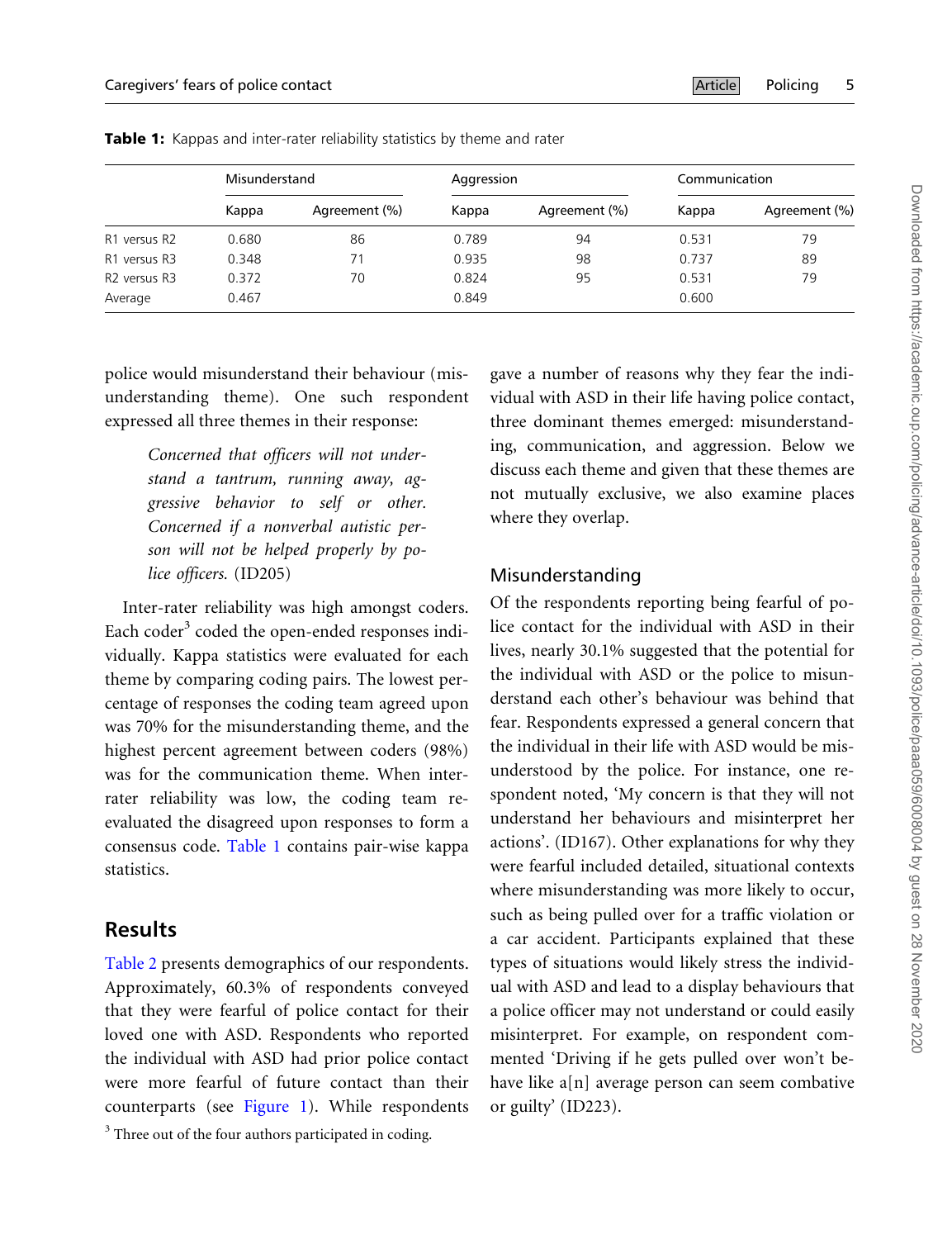|                                    | Mean or % | <b>Standard deviation</b> | Minimum | Maximum |
|------------------------------------|-----------|---------------------------|---------|---------|
| Respondent                         |           |                           |         |         |
| Age in years                       | 40.249    | 11.632                    | 17.000  | 77.000  |
| Online                             | 27.3%     |                           |         |         |
| Tucson                             | 39.4%     |                           |         |         |
| Phoenix                            | 33.2%     |                           |         |         |
| Parent                             | 53.6%     |                           |         |         |
| Caregiver                          | 3.8%      |                           |         |         |
| Professional                       | 30.3%     |                           |         |         |
| Contact with the police?           | 36.3%     |                           |         |         |
| Fear of contact with the police?   | 67.2%     |                           |         |         |
| Attended any police safety events? | 10.7%     |                           |         |         |
| Female                             | 59.5%     |                           |         |         |
| White                              | 61.3%     |                           |         |         |
| Black                              | 2.4%      |                           |         |         |
| American Indian                    | 3.0%      |                           |         |         |
| Asian                              | 1.2%      |                           |         |         |
| Hispanic                           | 24.7%     |                           |         |         |
| Other                              | 7.3%      |                           |         |         |
| Loved one on the autism spectrum   |           |                           |         |         |
| Female                             | 19.6%     |                           |         |         |
| White                              | 55.4%     |                           |         |         |
| Black                              | 5.4%      |                           |         |         |
| American Indian                    | 3.0%      |                           |         |         |
| Asian                              | 2.4%      |                           |         |         |
| Hispanic                           | 22.3%     |                           |         |         |
| Other                              | 11.4%     |                           |         |         |
| Preschool and under (under 5)      | 10.9%     |                           |         |         |
| Elementary school (5-12)           | 32.3%     |                           |         |         |
| Middle school (13-14)              | 19.3%     |                           |         |         |
| High school (15-18)                | 16.1%     |                           |         |         |
| Young adult (19-25)                | 12.4%     |                           |         |         |
| Adult $(26+)$                      | 9.0%      |                           |         |         |

<span id="page-5-0"></span>

|  |  |  | <b>Table 2:</b> Descriptive statistics of respondents and individuals on the autism spectrum |  |  |
|--|--|--|----------------------------------------------------------------------------------------------|--|--|
|--|--|--|----------------------------------------------------------------------------------------------|--|--|

A small proportion of respondents fearful of a misunderstanding occurring during police contact also commented on aggressive behaviours. Aggressive behaviours are relatively common amongst individuals on the autism spectrum ([Farmer and Aman, 2011;](#page-12-0) [Hill and Fombonne,](#page-13-0) [2014](#page-13-0); [Mazurek](#page-13-0) et al., 2013). For instance, a respondent who was a service provider of individuals with ASD noted:

> Some of the students that I have contact with on a regular basis often

display aggressive behaviors. It is my fear that police will mistake these as defiant behaviors rather than typical behaviors from individuals with autism. (ID17)

This respondent notes an important issue: aggressive behaviours may be misinterpreted as defiant by police officers. While it is possible that aggressive behaviours are an act of defiance, more often aggressive behaviours in people with ASD reflects stress, frustration, or fear of unknown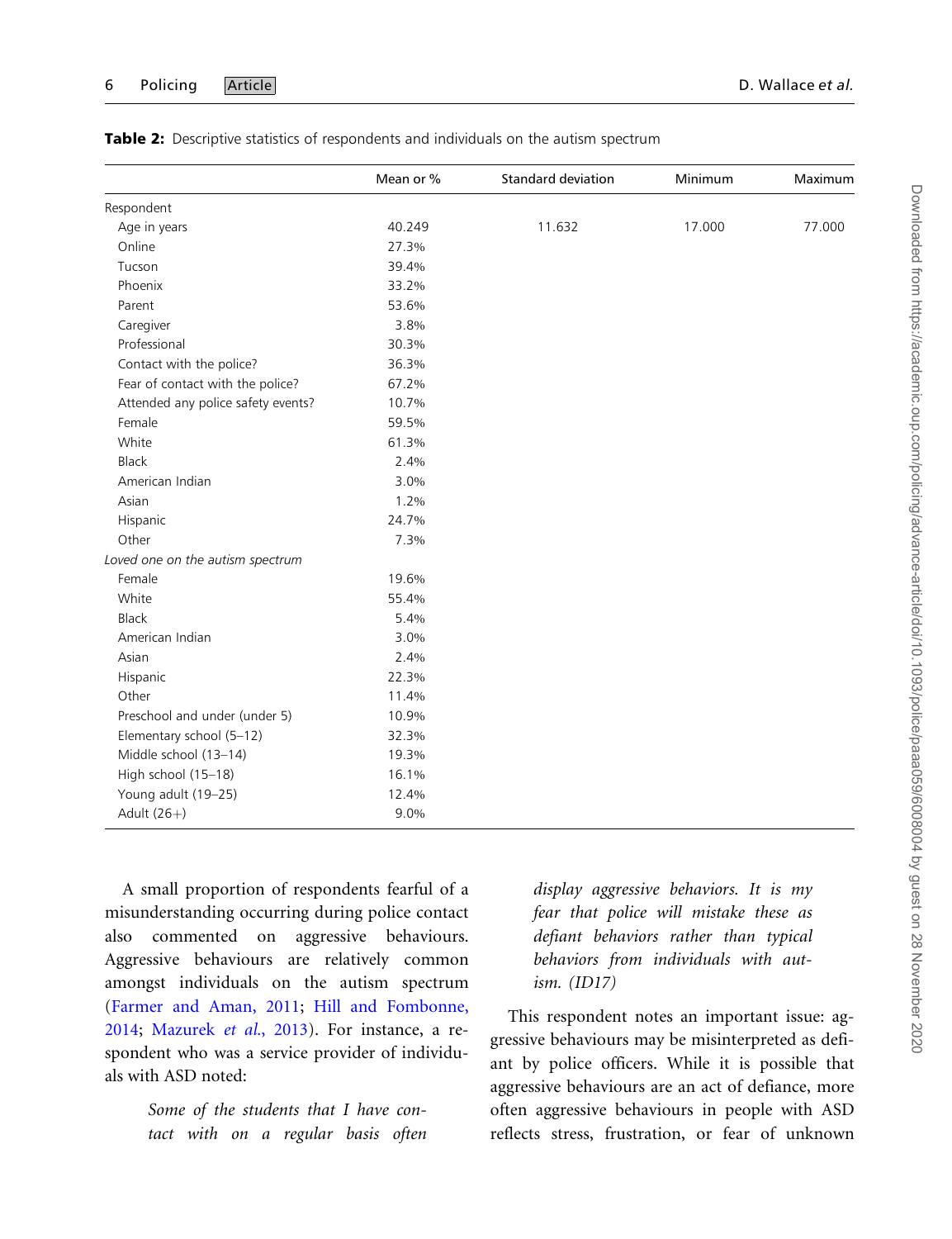

<span id="page-6-0"></span>

Figure 1: Fear of police contact for individuals on the autism spectrum by previous police contact

situations. For example, Respondent ID175 explained that anxiety and panic might interfere with communication for their loved one with ASD, and the police might misinterpret anxiety for aggression: 'She get[s] very flustered, stutters, can't answer very simple question. Anxiety level rises and panic sets in. I worry this could be interpreted as aggression towards the police officer'. Respondent ID356 highlighted the importance of 'knowing' the person with ASD to be able to interpret their intent during an interaction: 'When upset he can act very angry and say or do things that might cause concern in those who don't know him. His emotional response doesn't always match the event'. The overlap between the two themes misunderstanding and aggression suggests the need for police officers to understand that aggression or anger can be a typical, non-threatening response of an individual with ASD. Without this knowledge, aggressive or angry behaviour could be interpreted as a threat.

A small number of respondents discussed how misunderstandings could lead to police use of force during contact with an individual with ASD. Some respondents, like Respondent ID287, expressed general concern: 'I am concerned that the police won't understand they have autism and will respond with force'. Other respondents noted issues surrounding slow response time or talking excessively as well as concern about the individual being minimally verbal, which could then lead to a more punitive or forceful response on the part of the police. Such as:

> My son has speech delay. I am concerned they won't know to identify that he can understand but not speak out his fears he acts on them. I wonder if they will give him the proper help he would need. I also worry that the cop would be forceful when its not needed. He often reacts like he isn't listening. (ID145)

> Not understanding that noncompliance isn't done purposefully and his inability to respond to commands may cause rash action. (ID246)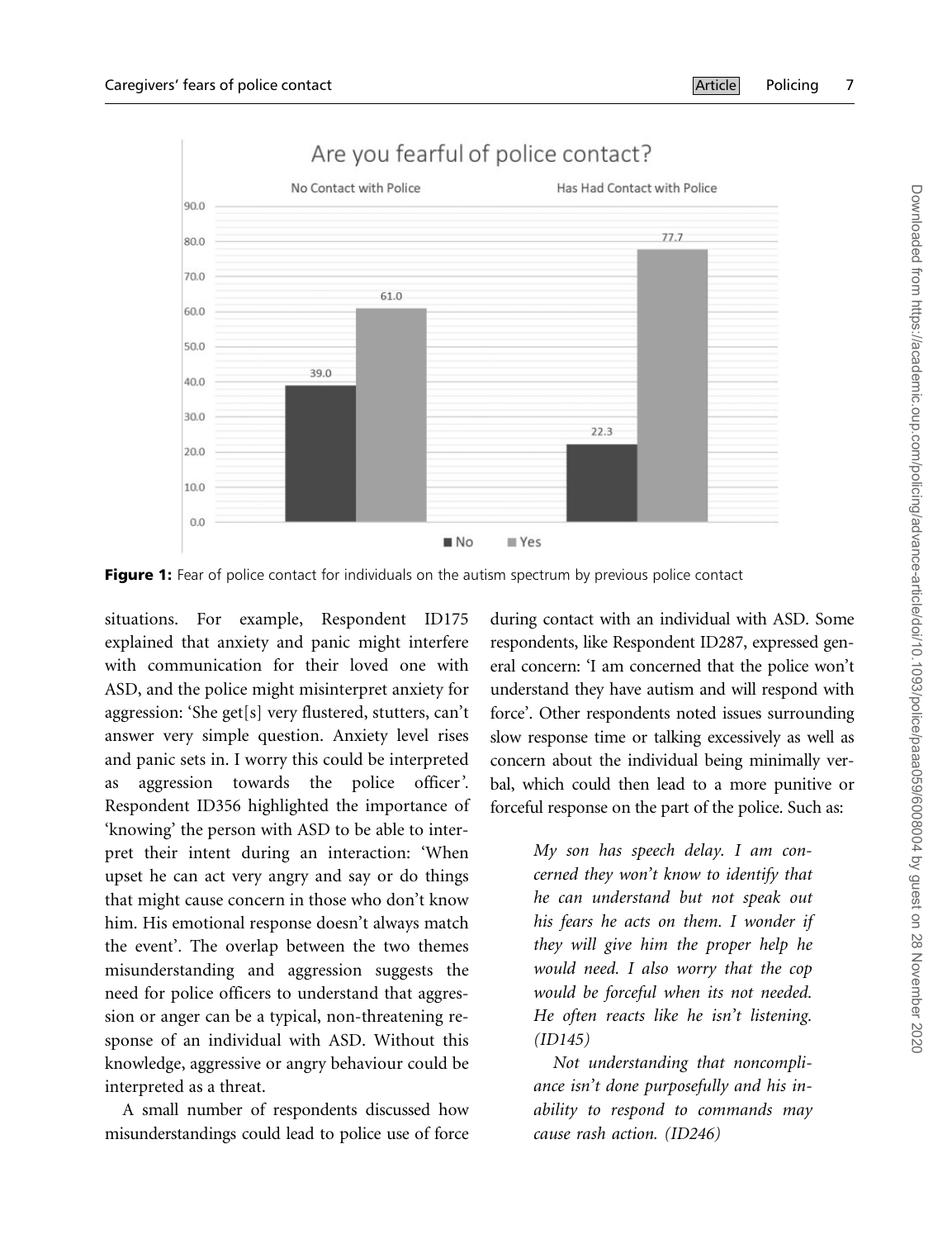Here, the respondents bring attention to an important point: for individuals with ASD, nonresponse does not mean that the individual does not understand what is happening in the interaction nor does it mean that the individual is being noncompliant. Nonresponse, as the above respondents suggest, is likely related to communication challenges in stressful situations.

#### Communication

About 34% of respondents cited communication issues between police and individuals with ASD as a reason for why they were afraid of contact with police for their loved one with ASD. Respondents mentioned 'communication challenges', being 'unable to communicate', and 'not being able to communicate properly'. Some respondents further detailed communication issues that might arise for individuals with ASD. Respondents broadly focussed on three issues when it came to nonverbal communication.

Firstly, respondents were concerned that being minimally verbal could make it difficult for individuals with ASD to get help from the police. Respondent ID205 wrote that they were 'Concerned [that] a non-verbal autistic person [would] not be helped properly by police officers' while Respondent ID133 noted the individual with ASD in their life 'Is non-verbal, and I doubt he would understand what's going on [during a police encounter]'. Both respondents focussed on the individual with ASD's ability to comprehend the situation and/or secure help.

Secondly, several respondents also raised the issue of the individual with ASD being unable to communicate without assistance from others or a communication device. For instance, one respondent was worried about the individual with ASD '...being able to communicate effectively without a parent present' (1D154). Another respondent stated that the individual with ASD '...can't communicate at all without the use of an iPad and that is very limited' (ID116). Finally, one respondent

noted the need for police officers to '... [have] access to such communication devices with multiple programs... if [my son] was without his device, he would not be able to speak and answer questions' (ID371).

Thirdly, respondents cited concerns about how a police officer may respond to communication difficulties or differences. Respondents noted that individuals with ASD may have a slow response time or not respond at all to police questions or commands and potentially be perceived by the police as noncompliant or passively resisting. Take the following responses:

> Police reacting too quickly(hasty) when my children don't respond appropriately. (ID341)

> My son has a speech delay... I also worry that the cop would be forceful when its not needed. [My son] often reacts like he isn't listening. (ID145)

> ...[B]ecause my sons have a delay in verbal communication (both in receiving and giving) I am concerned that they won't process commands fast enough and get seriously injured or have someone around them seriously injured. (ID24)

Many of the concerns respondents expressed about communication issues appear to be intertwined with their concerns surrounding misunderstanding during police encounters. Individuals with ASD who are minimally verbal or who require additional tools to communicate may struggle to comprehend police encounters. Respondents were fearful that police officers might not have the training necessary or communication tools available to facilitate communication with minimally verbal individuals with ASD or those with communication processing challenges. This presents a host of challenges during the encounter, including the concern overuse of force. Many police departments legally view refusal to respond as non-compliance or passive resistance, which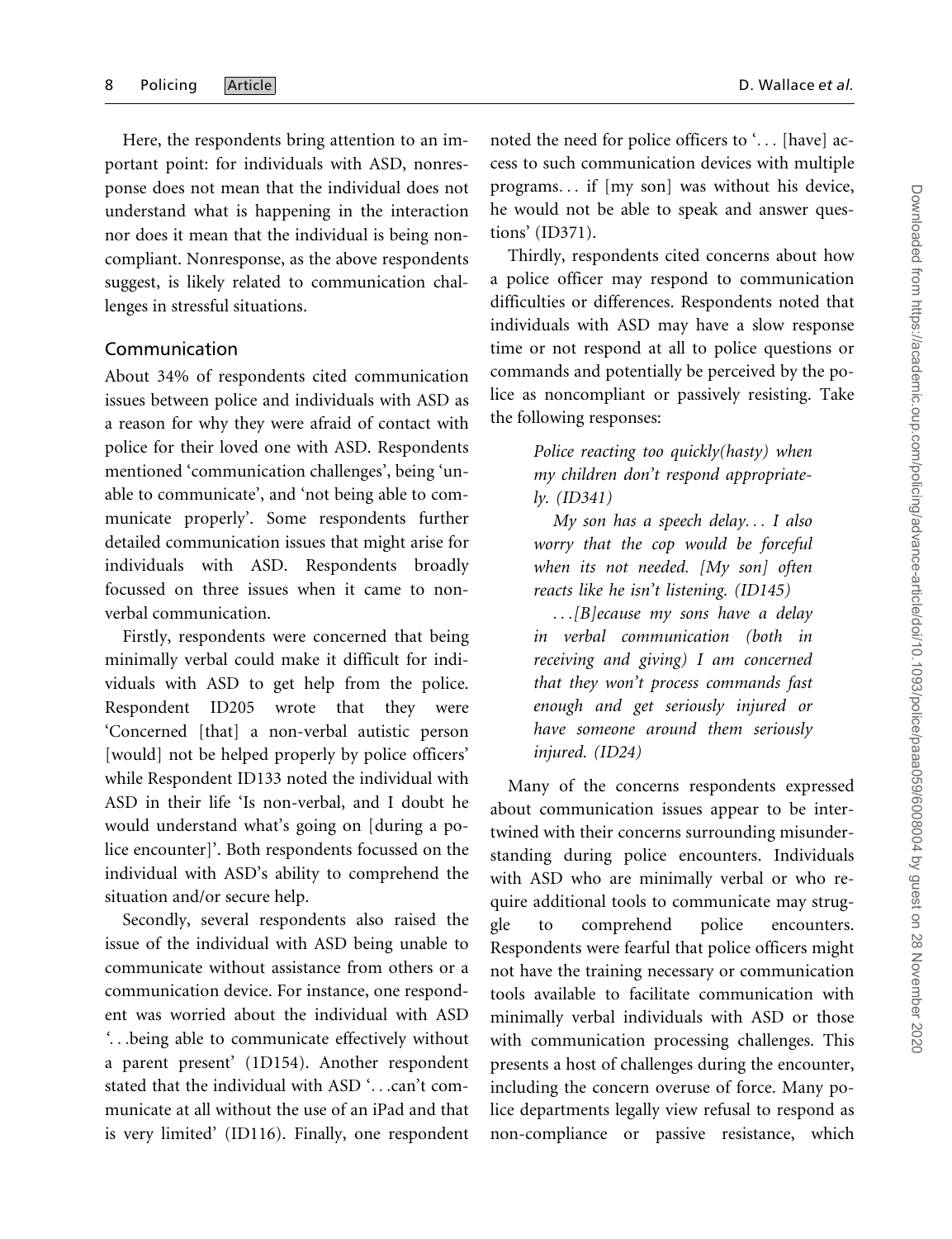justifies a response by the officer that involves force [\(Terrill and Mastrofski, 2002](#page-13-0); Terrill and Paoline, 2012). An inability to respond to verbal commands increases the likelihood that individuals with ASD are subject to police use of force should the police officer not be able to distinguish between non-compliance, passive resistance, and behaviours associated with ASD.

#### Aggression

Respondents commonly mentioned themes of aggression—both by the individual and by the officer—in their responses as to why they fear of police contact for their loved one with ASD. Many respondents conveyed a general concern about aggressive actions or reactions from the individual with ASD but do not elaborate on potential outcomes from this behaviour. For example:

> He gets easily overwhelmed by external stimuli. When overwhelmed he can become violent and scream. (ID275)

> She has impulsive issues w/stealing that are escalating. Also can become violent w/others so with age may increase in severity. (ID122)

> This child is highly competitive, continuously struggles with anger management and with filtering/monitoring changes in emotions. Once engaged with a negative feeling - it's an elongated and very involved process to deescalate and distract him back to a calm controlled place. (ID239)

Behaviours such as pacing, sweating, fidgeting, or erratic movements of arms or hands, yelling or inaudible statements are common physiological responses to stress, frustration, or crisis for indi-viduals with ASD ([Shattuck](#page-13-0) et al., 2007). Police officers are trained to identify suspicious and aggressive behaviours as a means of crime prevention and officer safety; these behaviours include many of those noted above (e.g. of what suspicious and aggressive behaviours constitute to the police, see

[King and Dunn, 2010\)](#page-13-0). However, identifying these behaviours as a function of ASD, and in turn, potentially non-threatening, is likely difficult for officers, especially during high-stress encounters. Moreover, understanding if and how to deescalate a situation can be a challenge for many officers ([Todak and White, 2019](#page-13-0)), even without the need to differentiate the behaviours of an individual with ASD from true threats.

Next, respondents also mentioned they were fearful that a police officer's behaviour during an encounter (e.g. touching the individual and asking questions repeatedly) may trigger aggressive reactions from the individual with ASD. For instance:

> He is nonverbal and will run and resist being touched so if for some reason he were to be detained or arrested he would definitely resist and become aggressive. He also is facina[ted] with their tool belts and I can 100% see him reaching for [t]heir gun and them misunderstanding because of aggression or what not and I'm horrified of him being shot/killed because of them misunderstanding him. He is a very calm sweet tender hearted person who wouldn't hit a fly but when put into a stressful foreign situation where he doesn't understand what is going on he may become aggressive if being restrained or grabbed. (ID87)

Respondents commonly tied misunderstanding themes/concerns with aggressive behaviour and how this could expose the individual with ASD to more negative encounters.

## **Discussion**

Social and news media portrayals of police interactions with individuals on the autism spectrum paint a morose picture of how interactions go, often highlighting what appears to be police officers' unnecessary or excessive use of force, and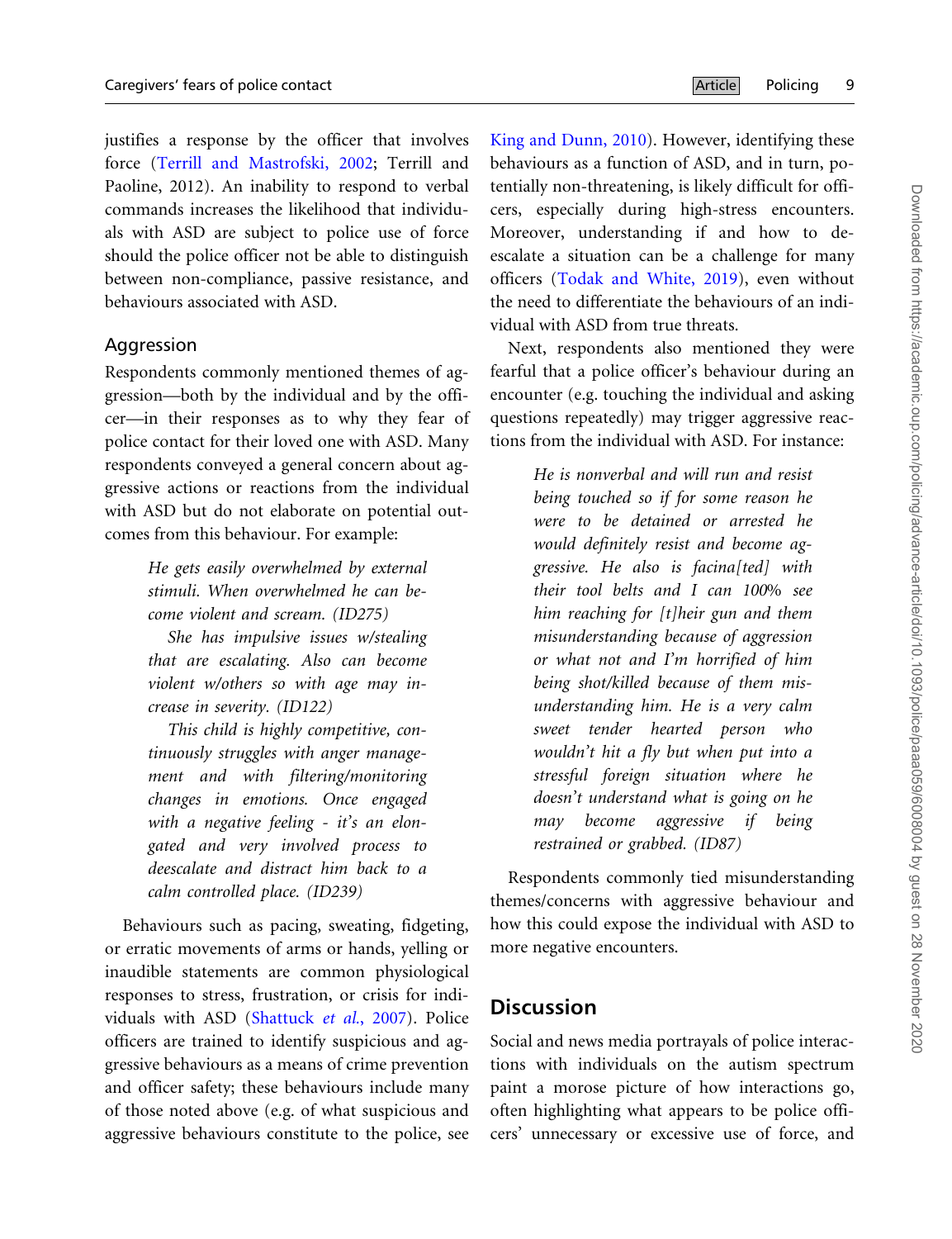negative—and sometimes deadly—outcomes of the encounter (e.g. see Associated Press, 2017; [Erbentraut, 2012;](#page-12-0) [Musgrave, 2013;](#page-13-0) [Spencer, 2016;](#page-13-0) [Watkins, 2011](#page-14-0)). In turn, it is unsurprising that 60% of respondents reported being fearful of future police contact for their loved one with ASD. Our study shows that parents, guardians, and caregivers are fearful of the individual with ASD in their life having police contact due to issues surrounding misunderstanding, communication, and aggression on the part of the police or the individual with ASD during police contact. These fears, whether actualized or not, are informative for developing training—be it training for the police and other first responders, individuals with ASD, or those that care for them—on how to approach a dynamic, emergency situations, like police contact. Below we discuss the three themes—misunderstanding, communication, and aggression and their ramifications for policies and training.

Parents and caregivers voiced concerns over both the individual with ASD and the police officer misunderstanding behaviours and social cues within police interactions, which in turn, may cause unintended or unnecessary harm to both the individual with ASD and the officer. Consequently, police training should acknowledge how stress-inducing an encounter may be for individuals with ASD given that they function best with knowable, well-rehearsed, and scheduled daily circumstances. As an example, [Gardner and](#page-12-0) [Campbell \(2020\)](#page-12-0) showed that when an officer responds to a call with an individual with ASD, 20% of the time, the call involves involuntary psychiatric hospitalization. Similarly, [Copenhaver and](#page-12-0) [Tewsbury](#page-12-0) ([2019\)](#page-12-0) show that in media reports of police interactions with individuals with ASD, around 29% of interactions involved victimization of the individual with ASD and 50% of those cases involved personal injuries. Consequently, police officers should be trained to understand that they will likely be interacting with someone on the autism spectrum during their 'least ideal' circumstances.

While police training for interactions with individuals with ASD is far from universal in departments across the USA, there is evidence that existing training is effective at increasing police officers' knowledge of persons with ASD and their comfortability identifying and interacting with individuals with ASD [\(Teagardin](#page-13-0) et al., 2012). The content of training materials, however, varies significantly from department to department ([Laan](#page-13-0) et al.[, 2013\)](#page-13-0) and likely has not undergone assessments of effectiveness in reducing the use of force or mitigating negative interactions. Police departments should look to law enforcement departments with successful trainings that have been evaluated, including those internationally, as models for training content and delivery for police contact with individuals with ASD. Finally, all facets of the criminal justice system, such as judges, prosecutors, and parole officers, for example, not simply police officers, need to be informed of and educated about ASD; importantly parents, caregivers and other advocates should play an active role in this process [\(Brown](#page-12-0) et al., 2016; [Kelly and](#page-13-0)

Another means of avoiding or reducing misunderstandings in encounters with the police is to obtain better information about the individual with ASD before arriving on scene. Several police departments around the nation are developing voluntary disability registries that link to the officer's in car information system with details about the individual with ASD by address ([Borchardt,](#page-12-0) [2017](#page-12-0)). Most registries are voluntary and not subject to public record requests, which protects the identity of registrants. Additionally, individuals with ASD can disclose their diagnosis and any communication or sensory needs in an encounter in a host of ways, including verbal disclosure or with communication tools. Examples of these tools include information cards that provide details about the individual's diagnosis, what components of an encounter they may struggle with (i.e. anxiety with new experiences, not making eye contact), and suggestions for the officer to help

[Hassett-Walker, 2016](#page-13-0)).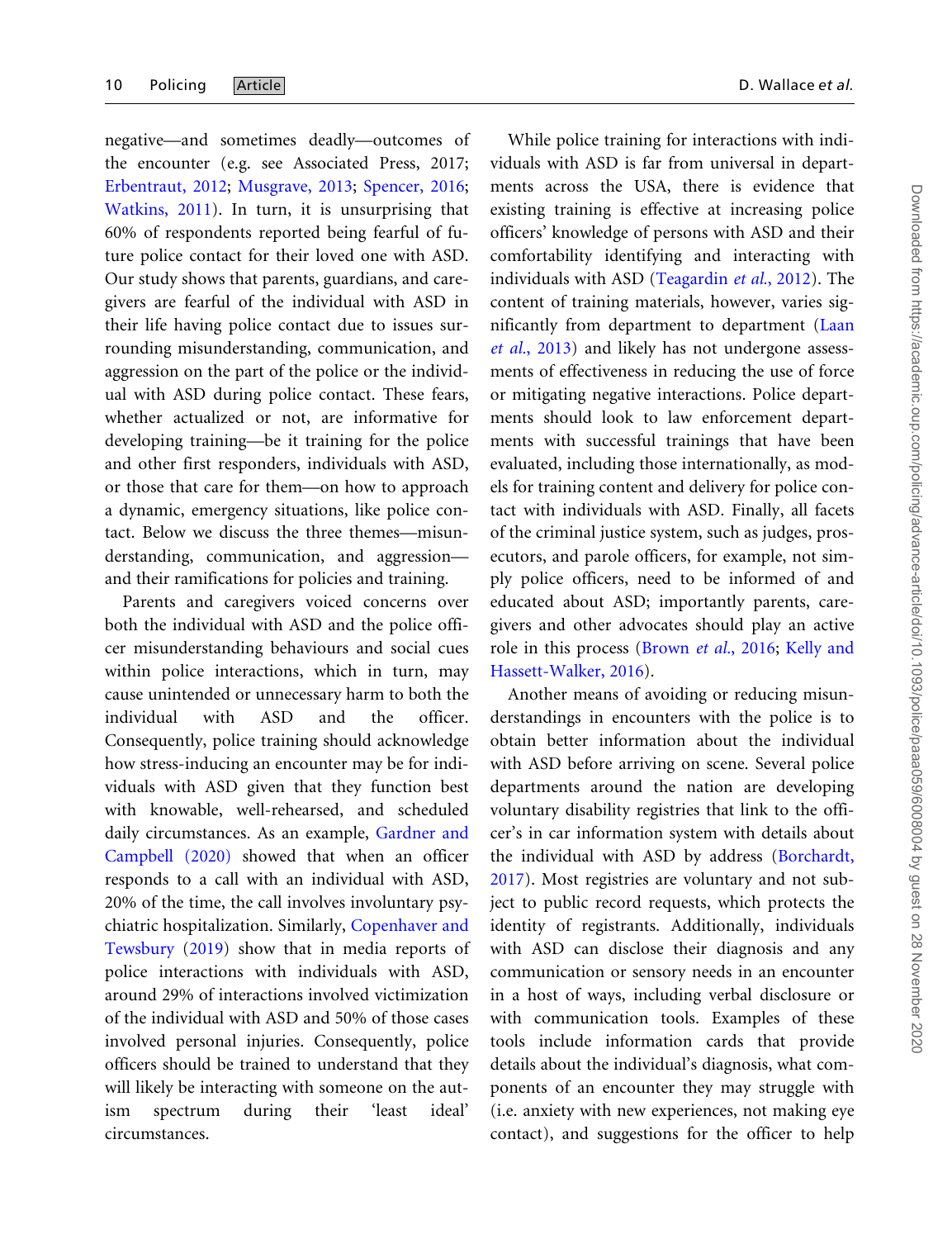the individual (e.g. allowing for sufficient time to response; see [Debbaudt, 2006](#page-12-0) for an example information card). Note that the efficacy of such information cards has yet to be studied (Tint [et al.](#page-13-0), [2017](#page-13-0)). Finally, while these means may be useful sources of information for the police, many parents, caregivers, and individuals with ASD may be hesitant to disclose a disability to authorities (see [Debbaudt, 2006](#page-12-0) for a discussion). Disclosing a diagnosis of ASD comes with fears of discrimination, differential treatment, and stigma ([Dickter](#page-12-0) et al.[, 2020;](#page-12-0) [Gillespie-Lynch](#page-12-0) et al., 2020; [Johnson](#page-13-0) [and Joshi, 2016\)](#page-13-0). Widespread media reporting of negative interactions between the police and the individuals living with ASD do little to facilitate trust between parents, caregivers, individuals with ASD, and the police. Previous experiences with discrimination and differential treatment in other bureaucratic systems, such as educational settings or state-provided resources, may also impact decisions to disclose a diagnosis of ASD to the police. In short, while systems of providing information to the police seem to be a clear cut means of avoiding negative police contact, in reality, decisions to disclose, regardless of the means of that disclosure, are complex personal decisions.

Given the hesitancy to disclose an ASD diagnosis, police training to avoid or limit misunderstandings in police encounters is critical for individuals with ASD and parents, caregivers, and the professionals who serve them, not just police officers. Parents and caregivers may call the police for help with difficult behaviours associated with ASD, such as when the individual is aggressive, out of control, and is a risk to themselves or others. In these cases, it is important for families to have crisis plans so that they can access needed resources without introducing the complication of law enforcement interaction. Next, any training or therapy that helps to normalize or make automatic certain types of behavioural responses by individuals with ASD in emergency situations would be helpful to both parties ([Debbaudt, 2006](#page-12-0)). Training individuals to respond, report their name and other important details, like a parent's phone number, in a multitude of settings and circumstances, or understanding not to touch police officers and their equipment, can also be helpful in emergency situations and reduce the chance of negative interactions.

The theme of aggression highlights respondents' concerns that common behaviours from an individual with ASD may include combative or angry behaviours, which could be interpreted as a threat or non-compliance to an officer. Respondents also commented on aggression on behalf of the police stemming from misunderstanding non- or slow responses. Studies of police behaviour have shown that when a citizen is noncompliant, nonresponsive, or engaging in passive resistance, officers are more likely to use force [\(Terrill, 2003,](#page-13-0) 2005) or apply the law more harshly (Terrill and Paoline, 2007; [Worden and Shepard, 1996\)](#page-14-0). Passive resistance or even resistance in general can be defined as: 'acts that thwart, obstruct, or impede officers' attempts to elicit information; failure to respond or responding negatively to an officers' commands or threats; and any physical act, proactive or reactive, against officers' attempts to control a suspect' ([Terrill, 2003](#page-13-0), p. 57–58). Thus, when present in an interaction, this aspect of misunderstanding has a high potential to create negative outcomes—such as being subject to the use of force—for the individual with ASD. From a legal point of view, suspect resistance is a justification for an officer to use of force [\(Terrill, 2003](#page-13-0)); thus, even if an officer misunderstands the behaviour of the individual on the autism spectrum and subsequently uses force, police officers may be within their legal rights to do so. Here, training officers on the characteristics of ASD become critical for avoiding aggressive responses to individuals displaying common behaviours associated with ASD. The potential misinterpretation of these activities—aggression, slow or fast verbal response, and physical actions (e.g. pulling away and flapping of arms) —as noncompliance, suggests that law enforcement agencies could benefit from further training on the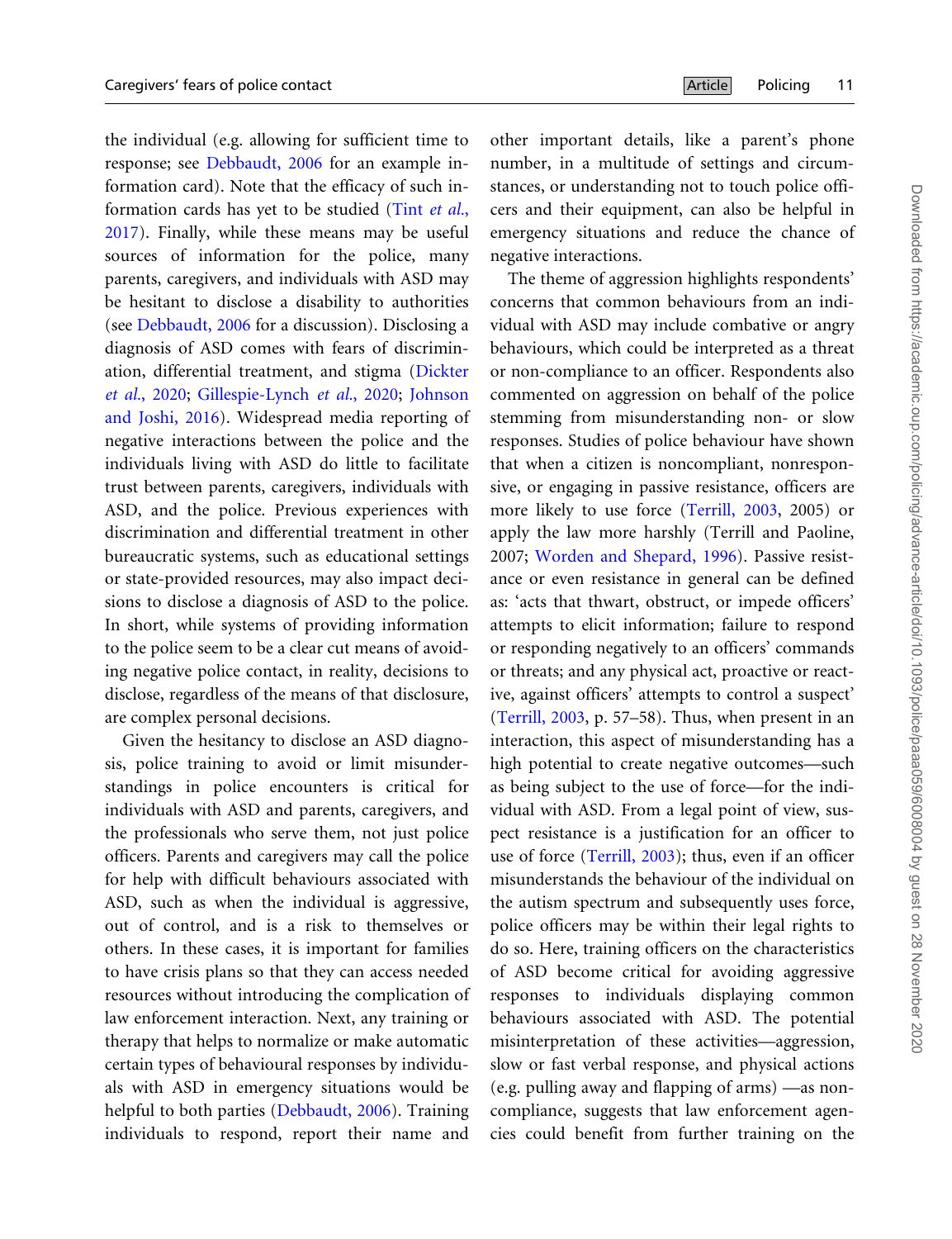identification of autism and communication difficulties and their corresponding de-escalation techniques. Verbal techniques (e.g. lower voice and keywords) and types of physical approaches towards the individual with ASD (e.g. keeping space and hands down) may assist in calming an individual with ASD and de-escalate the situation in general.

Finally, the respondents' concerns about communication offer some practical suggestions for policing. Law enforcement agencies may consider using communication tools to assist communication during interactions. Respondents were fearful that police officers might not have communication tools such as cards or audio tablets that enable minimally individuals with ASD to communicate with others readily. Behaviour cue cards demonstrate feelings and emotions would allow the individual with ASD to point to photos and words for communication. Tablets and smart phones use similar communication card applications that provide audio to stitch together sentences as items are selected. Both tools may be separated from the individual with ASD during an encounter as officers are frequently trained to move a person away from items for safety purposes.

Our study has both strengths and limitations. For strengths, this survey is the first to capture qualitative information linked to survey data about police contact with individuals on the autism spectrum with other studies in this area where conducted using interviews and have smaller samples. Railey et al. (2020) conducted semi-structured interviews with law enforcement officers, parents, and individuals with ASD and found similar themes in the interviews of five parents (where our samples overlap) regarding concerns over misunderstandings during police encounters. A major strength of our study is its structure of using a survey with open-ended questions. Over 300 respondents reported being fearful of police encounters for their loved one with ASD generally and over 200 respondents detailed why they fear police contact.

We replicate some of Railey and colleagues (2020) thematic findings from their parent interviews as well as uncover additional concerns about police contact. Another strength of our study is the characteristics of our participants. To date, information on police contact with individuals on the autism spectrum is generally limited to a few studies repre-senting older, more adult, age groups ([Railey](#page-13-0) et al., [2020;](#page-13-0) [Salerno and Schuller, 2019](#page-13-0); Tint et al.[, 2017,](#page-13-0) 2018). Our survey, conversely, gathers information about individuals with ASD of all ages and abilities. We gathered data at autism walks and fairs have given that there is no easily accessible list of parents/caregivers of individuals on the autism spectrum that could be used as a sampling frame. While our sampling strategy gains us access to a hard to quantify population, our sample is a convenience sample and lacks generalizability. Future studies should look towards generating samples and sampling frames that are more representative of the population of individuals with ASD in the USA. Finally, our study takes a general perspective regarding fear of police contact. However, fear of the police may be contingent by a number of contexts, such as race, age, or gender. Parents of individuals with ASD are likely framing their fear of police contact through the lens of disability as well as race and police relations, for example. Future researchers should work to understand the multitude of frames (race/ethnicity, gender, and sexuality for instance) through which fear of police contact is processed for individuals with ASD and their families.

#### Acknowledgements

We would like to thank the Autism Society of Southern Arizona and Arizona Autism Coalition for allowing us to conduct research during their events. Next, we also thank the following individuals for helping with data collection: Kyle Ernest, Marybeth Hoyle, Gabriel Cesar, Britta Martin, and Megan Perry. Finally, thank you to the School of Criminology and Criminal Justice and the Center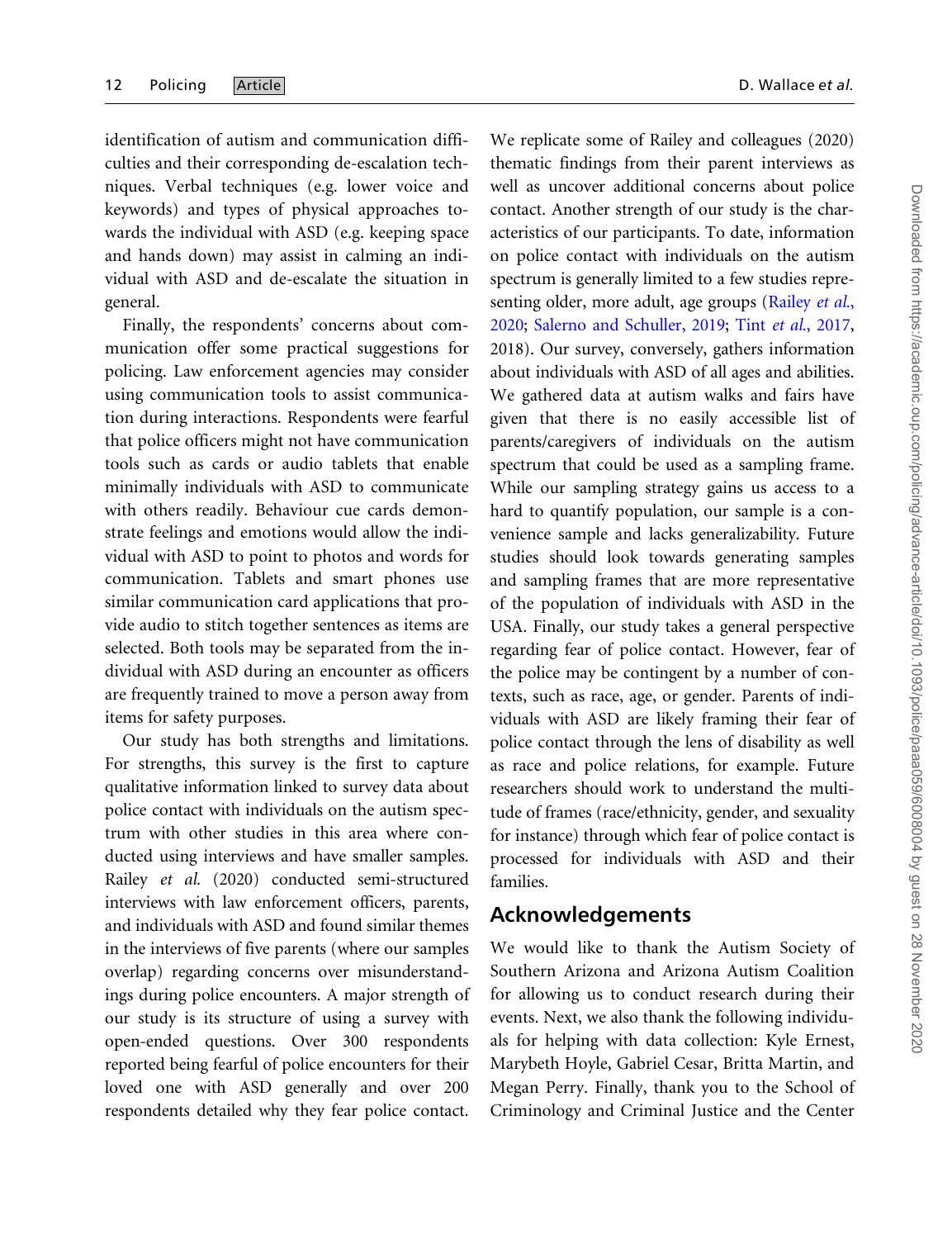<span id="page-12-0"></span>for Violence Prevention and Community Solutions, particularly Cassia Spohn, Hank Fradella, and Charles Katz, for proving funding to support this study.

# References

- Baio, J., Wiggins, L., Christensen, D. L. et al. (2018). 'Prevalence of Autism Spectrum Disorder among Children Aged 8 Years - Autism and Developmental Disabilities Monitoring Network, 11 Sites, United States, 2014'. MMWR Surveillance Summaries 67(6): 1
- Baumeister, R. F., Ainsworth, S. E., & Vohs, K. D. (2016). Are groups more or less than the sum of their members? The moderating role of individual identification. 39(e137), 1–56.
- Borchardt, J. (2017, March 28). Proposed Registry Would Protect Ohioans with Autism and Other Disabilities, Lawmaker Says. [https://Cleveland.Com.](https://Cleveland.Com) [https://www.cleve](https://www.cleveland.com/metro/2017/03/proposed_registry_would_protec.html) [land.com/metro/2017/03/proposed\\_registry\\_would\\_pro](https://www.cleveland.com/metro/2017/03/proposed_registry_would_protec.html) [tec.html](https://www.cleveland.com/metro/2017/03/proposed_registry_would_protec.html) (accessed 5 March 2018).
- Brereton, A. V., Tonge, B. J., and Einfeld, S. L. (2006). 'Psychopathology in Children and Adolescents with Autism Compared to Young People with Intellectual Disability'. Journal of Autism and Developmental Disorders 36(7): 863–870.
- Brown, J., Hastings, B., Cooney-Koss, L. et al. (2016). 'Autism Spectrum Disorder in the Criminal Justice System: A Review for Caregivers and Professionals'. Journal of Law Enforcement 5(5): 1–13.
- Cheely, C. A., Carpenter, L. A., Letourneau, E. J. et al. (2012). 'The Prevalence of Youth with Autism Spectrum Disorders in the Criminal Justice System'. Journal of Autism and Developmental Disorders 42(9): 1856–1862.
- Chown, N. (2010). ''Do You Have Any Difficulties That I May Not Be Aware of?' A Study of Autism Awareness and Understanding in the UK Police Service'. International Journal of Police Science & Management 12(2): 256–273.
- Cop Convicted of Manslaughter in Shooting of 6-Year-Old Autistic Boy. (2017, March 25). Associated Press. [https://](https://nypost.com/2017/03/25/cop-convicted-of-manslaughter-in-shooting-of-6-year-old-autistic-boy/) [nypost.com/2017/03/25/cop-convicted-of-manslaughter](https://nypost.com/2017/03/25/cop-convicted-of-manslaughter-in-shooting-of-6-year-old-autistic-boy/)[in-shooting-of-6-year-old-autistic-boy/](https://nypost.com/2017/03/25/cop-convicted-of-manslaughter-in-shooting-of-6-year-old-autistic-boy/).
- Copenhaver, A., Denney, A. S., and Rapp, V. (2020). 'Police Cadet General and Interactional Knowledge of Persons with Autism Spectrum Disorders (ASDs)'. Policing 43(2): 345–359.
- Copenhaver, A. and Tewksbury, R. (2019). 'Interactions between Autistic Individuals and Law Enforcement: A Mixed-Methods Exploratory Study'. American Journal of Criminal Justice 44(2): 309–333.
- Debbaudt, D. (2006). 'Disclosing to the Authorities'. In Murray, D. (ed.), Coming out Asperger: Diagnosis,

Disclosure and Self-Confidence (pp. 258–267). Philadelphia: Jessica Kingley Publishers.

- Debbaudt, D. and Rothman, D. (2001). 'Contact with Individuals with Autism: Effective Resolutions'. FBI Law Enforcement Bulletin 21(April): 20–24.
- Dickter, C. L., Burk, J. A., Zeman, J. L., and Taylor, S. C. (2020). 'Implicit and Explicit Attitudes toward Autistic Adults'. Autism in Adulthood 2(2): 144–151.
- Ellem, K. and Richards, K. (2018). 'Police Contact with Young People with Cognitive Disabilities: Perceptions of Procedural (in)Justice'. Youth Justice 18(3): 230–247.
- Erbentraut, J. (2012, April 26). Stephon Watts Lawsuit: Mother of Autistic Teen Fatally Shot by Calumet City Cops Sues. Huffington Post. [https://www.huffpost.com/](https://www.huffpost.com/entry/stephon-watts-lawsuit-mot_n_1455643) [entry/stephon-watts-lawsuit-mot\\_n\\_1455643](https://www.huffpost.com/entry/stephon-watts-lawsuit-mot_n_1455643).
- Farmer, C. and Aman, M. G. (2011). 'Aggressive Behavior in a Sample of Children with Autism Spectrum Disorders'. Research in Autism Spectrum Disorders 5(1): 317–323.
- Fombonne, E. (2003). 'Epidemiological Surveys of Autism and Other Pervasive Developmental Disorders: An Update'. Journal of Autism and Developmental Disorders 33(4): 365–382.
- Gardner, L. and Campbell, J. M. (2020). 'Law Enforcement Officers' Preparation for Calls Involving Autism: Prior Experiences and Response to Training'. Journal of Autism and Developmental Disorders (Petersilia 2001). <https://doi.org/10.1007/s10803-020-04485-5>
- Gardner, L., Campbell, J. M., and Westdal, J. (2019). 'Brief Report: Descriptive Analysis of Law Enforcement Officers' Experiences with and Knowledge of Autism'. Journal of Autism and Developmental Disorders 49(3): 1278–1283.
- Gibbs, V. and Haas, K. (2020). 'Interactions between the Police and the Autistic Community in Australia: Experiences and Perspectives of Autistic Adults and Parents/Carers'. Journal of Autism and Developmental Disorders.<https://doi.org/10.1007/s10803-020-04510-7>
- Gillespie-Lynch, K., Daou, N., Obeid, R. et al. (2020). 'What Contributes to Stigma towards Autistic University Students and Students with Other Diagnoses? '. Journal of Autism and Developmental Disorders. [https://doi.org/](https://doi.org/10.1007/s10803-020-04556-7) [10.1007/s10803-020-04556-7](https://doi.org/10.1007/s10803-020-04556-7)
- Gomez, L. (2018, January 24). Family of Autistic Teen Police Mistook for Drug User Seeks \$5 Million from Buckeye. The Arizona Republic. [https://www.azcentral.com/story/](https://www.azcentral.com/story/news/local/southwest-valley/2018/01/24/family-autistic-teen-police-mistook-drug-user-seeks-5-million-buckeye/1060156001/) [news/local/southwest-valley/2018/01/24/family-autistic](https://www.azcentral.com/story/news/local/southwest-valley/2018/01/24/family-autistic-teen-police-mistook-drug-user-seeks-5-million-buckeye/1060156001/)[teen-police-mistook-drug-user-seeks-5-million-buckeye/](https://www.azcentral.com/story/news/local/southwest-valley/2018/01/24/family-autistic-teen-police-mistook-drug-user-seeks-5-million-buckeye/1060156001/) [1060156001/.](https://www.azcentral.com/story/news/local/southwest-valley/2018/01/24/family-autistic-teen-police-mistook-drug-user-seeks-5-million-buckeye/1060156001/)
- Gray, K. M., Keating, C. M., Taffe, J. R. et al. (2014). 'Adult Outcomes in Autism: Community Inclusion and Living Skills'. Journal of Autism and Developmental Disorders 44(12): 3006–3015.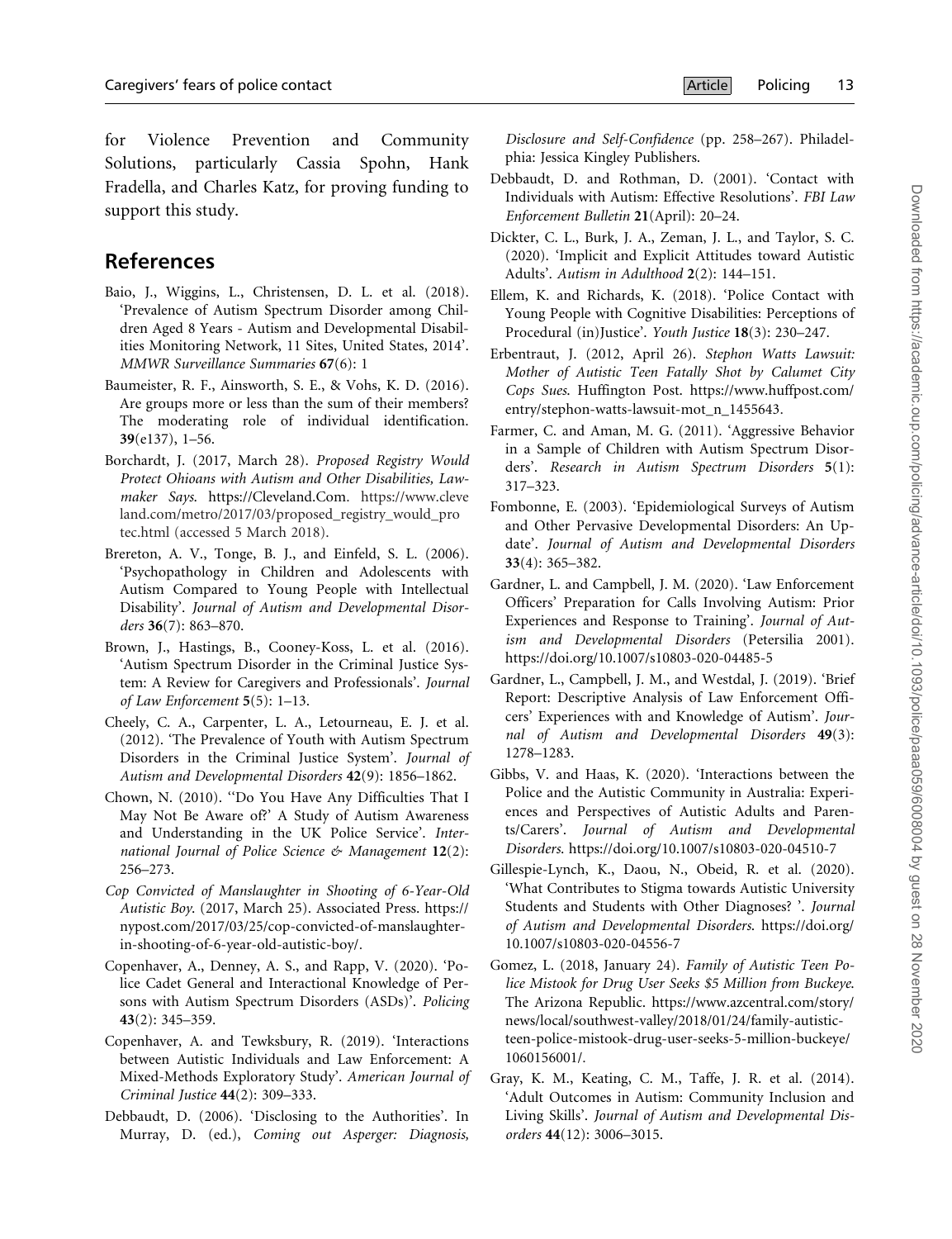- <span id="page-13-0"></span>Harrell, E. (2008). Crime against Persons with Disabilities Persons with Disabilities Persons without Disabilities. In American Community Survey. Washington, DC. Bureau of Justice Statistics.
- Hill, A. P., and Fombonne, E. (2014). Aggressive behavior problems in children with autism spectrum disorders: Prevalence and correlates in a large clinical sample. Research in Autism Spectrum Disorders, 8(9), 1121–1133.
- Johnson, T. D. and Joshi, A. (2016). 'Dark Clouds or Silver Linings? a Stigma Threat Perspective on the Implications of an Autism Diagnosis for Workplace Well-- Being'. Journal of Applied Psychology 101(3): 430–449.
- Kelly, E. and Hassett-Walker, C. (2016). 'The Training of New Jersey Emergency Service First Responders in Autism Awareness'. Police Practice and Research2 17(6): 543–554.
- King, W. R. and Dunn, T. M. (2010). 'Detecting Deception in Field Settings'. Policing: An International Journal of Police Strategies & Management 33(2): 305–320.
- Laan, J. M., Ingram, R. V., and Glidden, M. D. (2013). 'Law Enforcement Training on Mental Disorders and Autism Spectrum Disorders in the Southeastern United States'. Journal Of Global Intelligence & Policy 6(10): 51–67.
- Maenner, M. J., Shaw, K. A., Baio, J., et al., (2020). 'Prevalence of Autism Spectrum Disorder among Children Aged 8 Years—Autism and Developmental Disabilities Monitoring Network, 11 Sites, United States, 2016'. MMWR Surveillance Summaries 69(4): 1–12.
- Matson, J. L. and Cervantes, P. E. (2014). 'Assessing Aggression in Persons with Autism Spectrum Disorders: An Overview'. Research in Developmental Disabilities 35(12): 3269–3275.
- Mazurek, M. O., Kanne, S. M., and Wodka, E. L. (2013). 'Physical Aggression in Children and Adolescents with Autism Spectrum Disorders'. Research in Autism Spectrum Disorders 7(3): 455–465.
- Modell, S. J. and Mak, S. (2008). 'A Preliminary Assessment of Police Officers' Knowledge and Perceptions of Persons with Disabilities'. Intellectual and Developmental Disabilities 46(3): 183–189.
- Musgrave, J. (2013, August 1). Parents Sue Palm Beach County Sheriff over Son's Fatal Shooting. Palm Beach Post. [https://www.palmbeachpost.com/article/20130801/](https://www.palmbeachpost.com/article/20130801/NEWS/812032590) [NEWS/812032590.](https://www.palmbeachpost.com/article/20130801/NEWS/812032590)
- North Miami Officer Was Aiming at Man with Autism, Union Chief Says. (2016, July 22). National Public Radio.
- Railey, K. S., Bowers-Campbell, J., Love, A. M. A., and Campbell, J. M. (2020). 'An Exploration of Law Enforcement Officers' Training Needs and Interactions with Individuals with Autism Spectrum Disorder'. Journal of Autism and Developmental Disorders 50(1): 101–117.
- Rava, J., Shattuck, P., Rast, J., and Roux, A. (2017). 'The Prevalence and Correlates of Involvement in the

Criminal Justice System among Youth on the Autism Spectrum'. Journal of Autism and Developmental Disorders 47(2): 340–346.

- Saldana, J. (2015). The Coding Manual for Qualitative Research. Thousand Oaks, CA: Sage.
- Salerno, A. C. and Schuller, R. A. (2019). A Mixed-Methods Study of Police Experiences of Adults with Autism Spectrum Disorder in Canada. [https://doi.org/10.](https://doi.org/10.1016/j.ijlp.2019.01.002) [1016/j.ijlp.2019.01.002](https://doi.org/10.1016/j.ijlp.2019.01.002)
- Shattuck, P. T., Seltzer, M. M., Greenberg, J. S. et al. (2007). 'Change in Autism Symptoms and Maladaptive Behaviors in Adolescents and Adults with an Autism Spectrum Disorder'. Journal of Autism and Developmental Disorders 37(9): 1735–1747.
- Spencer, T. (2016, July 22). Shooting Highlights Police Trouble Spotting Autism Traits. The Seattle Times. [https://www.wkrn.com/news/shooting-highlights-police](https://www.wkrn.com/news/shooting-highlights-police-trouble-spotting-autism-traits/)[trouble-spotting-autism-traits/](https://www.wkrn.com/news/shooting-highlights-police-trouble-spotting-autism-traits/).
- Teagardin, J., Dixon, D. R., Smith, M. N., and Granpeesheh, D. (2012). 'Randomized Trial of Law Enforcement Training on Autism Spectrum Disorders'. Research in Autism Spectrum Disorders 6(3): 1113–1118.
- Terrill, W. (2003). 'Police Use of Force and Suspect Resistance: The Micro Process of the Police-Suspect Encounter'. Police Quarterly 6(1): 51–83.
- Terrill, W. (2005). 'Police Use of Force: A Transactional Approach'. Justice Quarterly 22(1): 107–138.
- Terrill, W. and Mastrofski, S. D. (2002). 'Situational and Officer-Based Determinants of Police Coercion'. Justice Quarterly 19(2): 215–248.
- Terrill, W. and Paoline, E. A. III, (2007). 'Nonarrest Decision Making in Police-Citizen Encounters'. Police Quarterly 10(3): 308–331.
- Terrill, W. and PaolineIII, E. A. (2012). 'Conducted Energy Devices (CEDs) and Citizen Injuries: The Shocking Empirical Reality'. Justice Quarterly 29(2): 153–182.
- Tint, A., Palucka, A. M., Bradley, E., Weiss, J. A., and Lunsky, Y. (2017). 'Correlates of Police Involvement among Adolescents and Adults with Autism Spectrum Disorder'. Journal of Autism and Developmental Disorders 47(9): 2639–2647.
- Tint, A., Palucka, A. M., Bradley, E., Weiss, J. A., and Lunsky, Y. (2018). 'Emergency Service Experiences of Adults with Autism Spectrum Disorder without Intellectual Disability'. Autism 22(8): 928–937.
- Todak, N. and White, M. D. (2019). 'Expert Officer Perceptions of de-Escalation in Policing'. Policing: An International Journal 42(5): 832–846.
- Turcotte, P., Shea, L. L., and Mandell, D. (2018). 'School Discipline, Hospitalization, and Police Contact Overlap among Individuals with Autism Spectrum Disorder'. Journal of Autism and Developmental Disorders 48(3): 883–891.